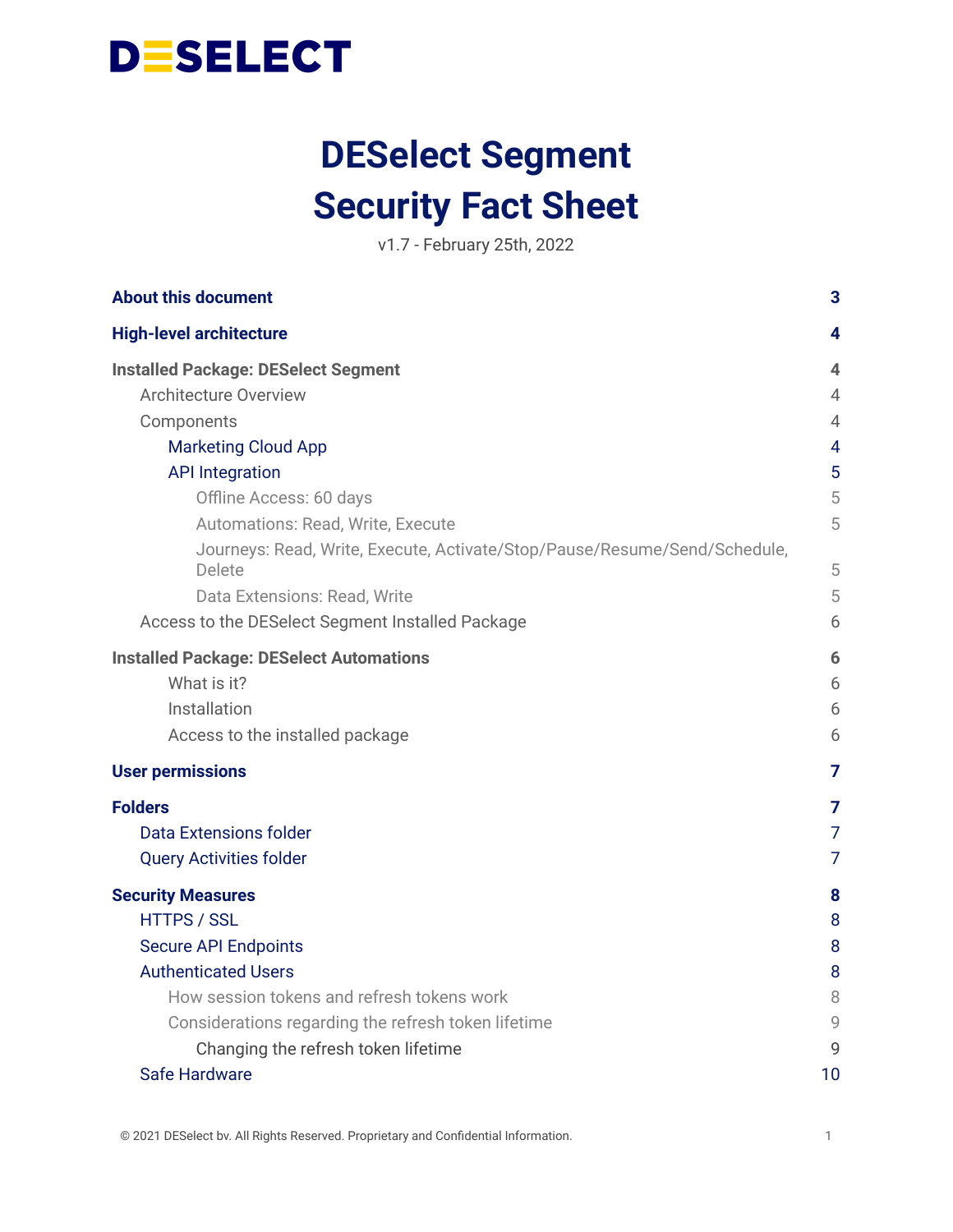

| <b>Security Review</b>              | 10      |
|-------------------------------------|---------|
| <b>Data Protection</b>              | 10      |
| <b>Metadata Processing</b>          | 10      |
| <b>Data Processing</b>              | 11      |
| How DESelect Segment processes data | 11      |
| Subprocessors                       | 11      |
| <b>Termination of Contract</b>      | 12      |
| <b>SLA's</b>                        | 12      |
| <b>Further Reading</b>              | $12 \,$ |
| <b>Contact</b>                      | 12      |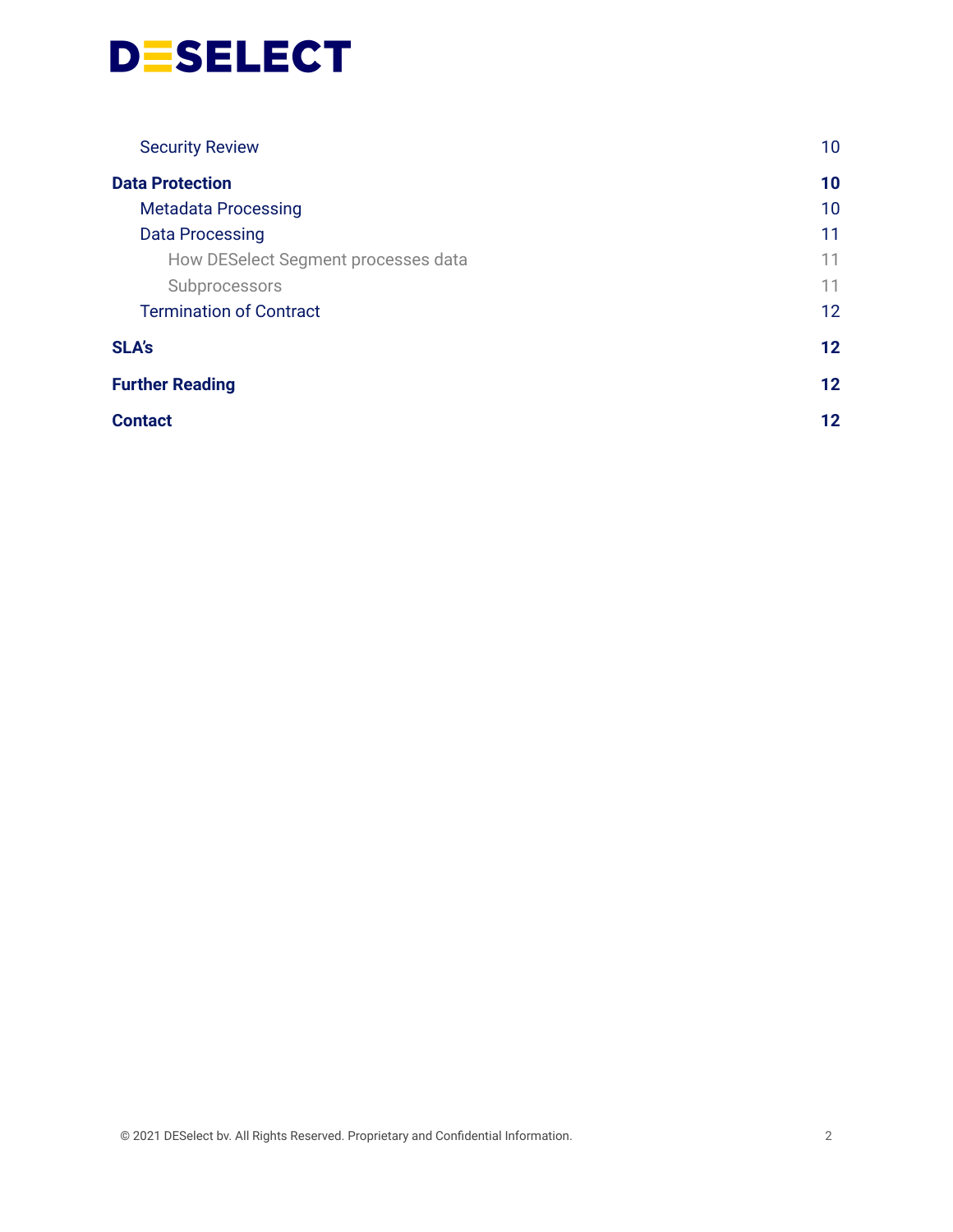

# <span id="page-2-0"></span>**About this document**

At DESelect, we place a high value on security. Trust is one of our core principles.

This document aims to provide a high-level overview of the different security aspects and inner workings of the DESelect Segment application.

More details can be found on our **[website](https://deselect.com/security-and-data-protection/)** or our **[Security](https://security.deselect.com/) Portal**.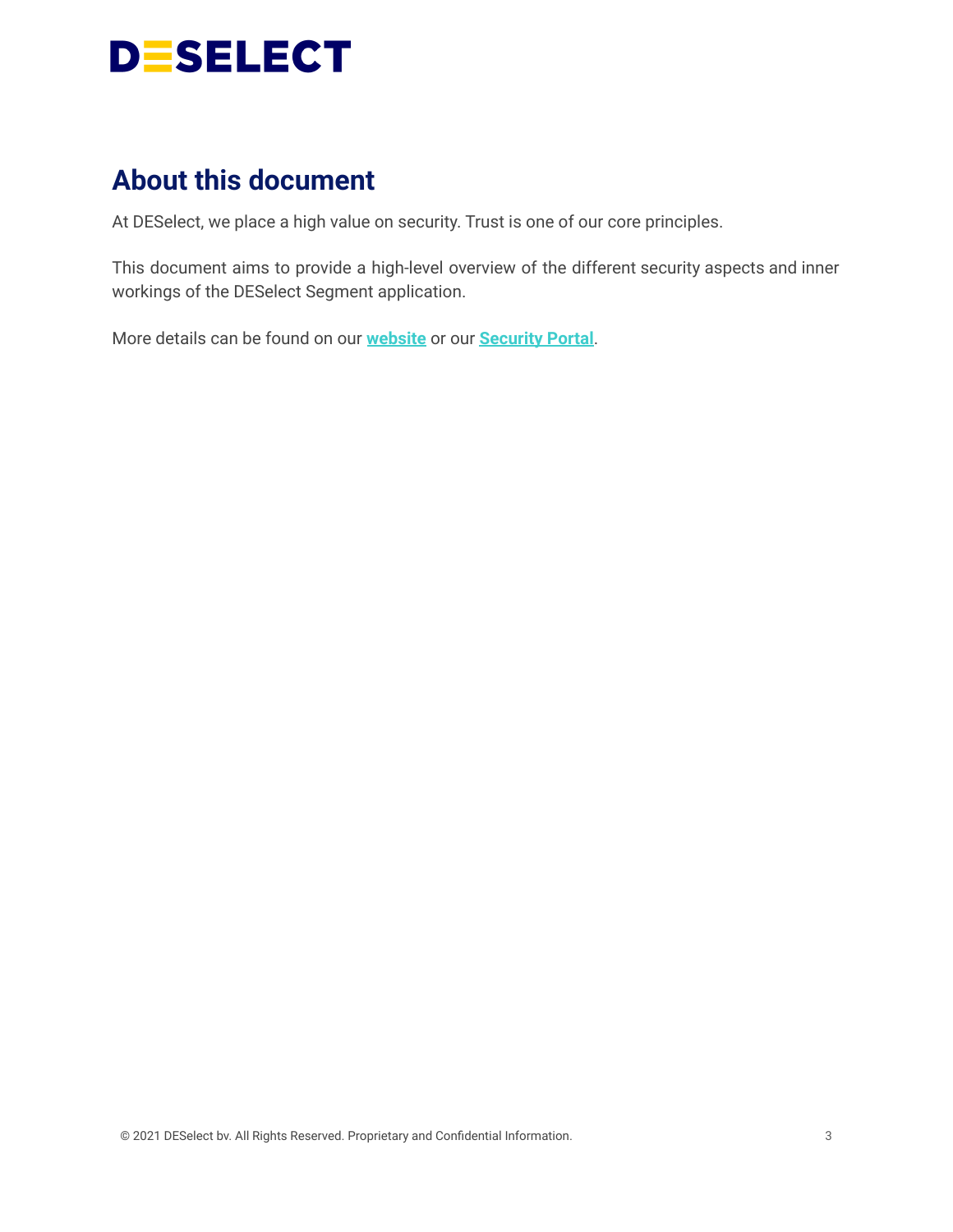

# <span id="page-3-0"></span>**1. High-level architecture**

DESelect Segment is installed through 2 Installed Packages inside your Salesforce Marketing Cloud instance. The details of these Installed Packages will be explained in the next 2 sections.

For a detailed understanding of how DESelect Segment works together with Marketing Cloud to deliver its functionalities, please check **this DESelect Segment [Segmentation](https://drive.google.com/file/d/1CJc-1JA4Wi3cVA63qkMnbApwFHziW3Ox/view?usp=sharing) Architecture [diagram](https://drive.google.com/file/d/1CJc-1JA4Wi3cVA63qkMnbApwFHziW3Ox/view?usp=sharing)**.

# <span id="page-3-2"></span><span id="page-3-1"></span>**2. Installed Package: DESelect Segment 1. Architecture Overview**

<span id="page-3-3"></span>For a detailed understanding of how DESelect Segment works together with Marketing Cloud to deliver its functionalities, please check **this DESelect Segment [Segmentation](https://drive.google.com/file/d/1CJc-1JA4Wi3cVA63qkMnbApwFHziW3Ox/view?usp=sharing) Architecture [diagram](https://drive.google.com/file/d/1CJc-1JA4Wi3cVA63qkMnbApwFHziW3Ox/view?usp=sharing)**.

### **2. Components**

<span id="page-3-4"></span>This Installed Package has 2 components:

#### **Marketing Cloud App**

The Marketing Cloud App component allows us to show an iFrame within Salesforce Marketing Cloud. This way we can provide additional functionality to marketers within the platform. The Marketing Cloud App is available for users by clicking *AppExchange* > *DESelect Segment*.

When a user clicks on the DESelect Segment item under AppExchange in the Marketing Cloud menu, the oAuth2 authentication process starts, as documented on top of the **[DESelect](https://drive.google.com/file/d/1CJc-1JA4Wi3cVA63qkMnbApwFHziW3Ox/view) Segment [Architecture](https://drive.google.com/file/d/1CJc-1JA4Wi3cVA63qkMnbApwFHziW3Ox/view) diagram**. Once the user is authenticated, the frontend of the DESelect Segment application is rendered within an iFrame, and all interactions of DESelect Segment with Marketing Cloud happen through the Marketing Cloud APIs. When a user switches to another Marketing Cloud application, the logout flow is triggered (as documented on the bottom of the **DESelect Segment [Architecture](https://drive.google.com/file/d/1CJc-1JA4Wi3cVA63qkMnbApwFHziW3Ox/view) diagram)** and the user's session with DESelect Segment is terminated.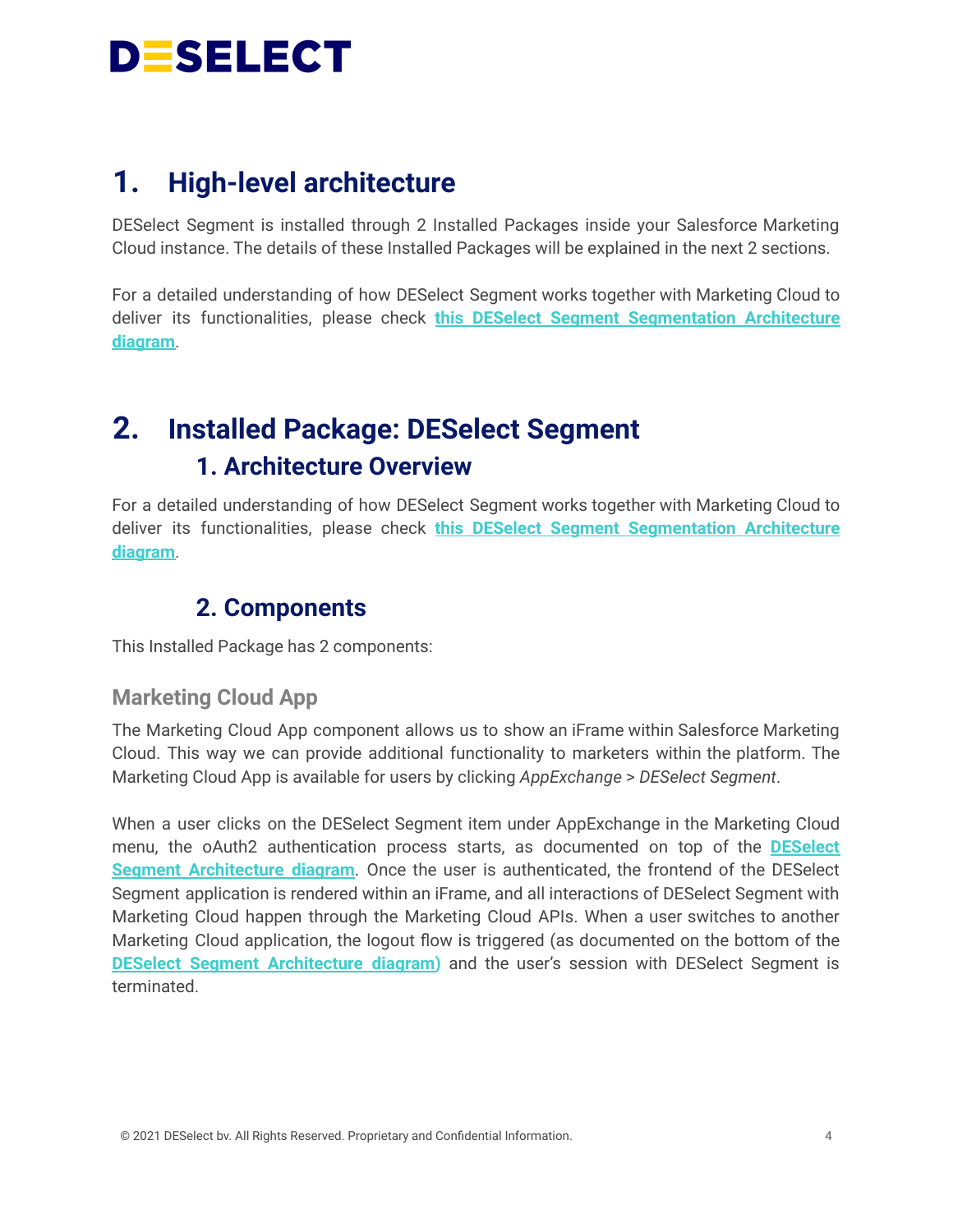

#### <span id="page-4-0"></span>**API Integration**

The DESelect Segment UI provided in the iFrame connects to the DESelect Segment servers, on which a combination of custom logic and calls to the Salesforce Marketing Cloud provide the functionality to support the front end.

During the setup of the API integration, a scope needs to be defined. The scope determines what DESelect Segment is allowed to do through the API. The scope required for DESelect Segment is minimal, with only the permissions listed below. Note that the installed package already comes with these permissions, you don't need to take any additional steps.

#### <span id="page-4-1"></span>**Offline Access: 60 days**

DESelect Segment needs to be able to:

- Follow up on the progress of SQL queries (query activities) a user has started, even if the user has signed off
- Start a deduplication query, even if the user has signed off

This offline access is possible through this setting in the Installed Package that keeps the users' refresh token valid for 60 days. We're working on changing this setting in the future so this offline access is limited to a few hours.

For more information on how this Offline Access works and how the 60 days can be reduced, please see section 6.3.2.

#### <span id="page-4-2"></span>**Automations: Read, Write, Execute**

DESelect Segment needs to be able to:

- Create and update SQL queries
- Schedule executions of selections

#### <span id="page-4-3"></span>**Journeys: Read, Write, Execute, Activate/Stop/Pause/Resume/Send/Schedule, Delete**

Required for features planned to be released in the near future.

#### <span id="page-4-4"></span>**Data Extensions: Read, Write**

DESelect Segment needs to be able to:

- Show a list of all data extensions
- Get the fields of a data extension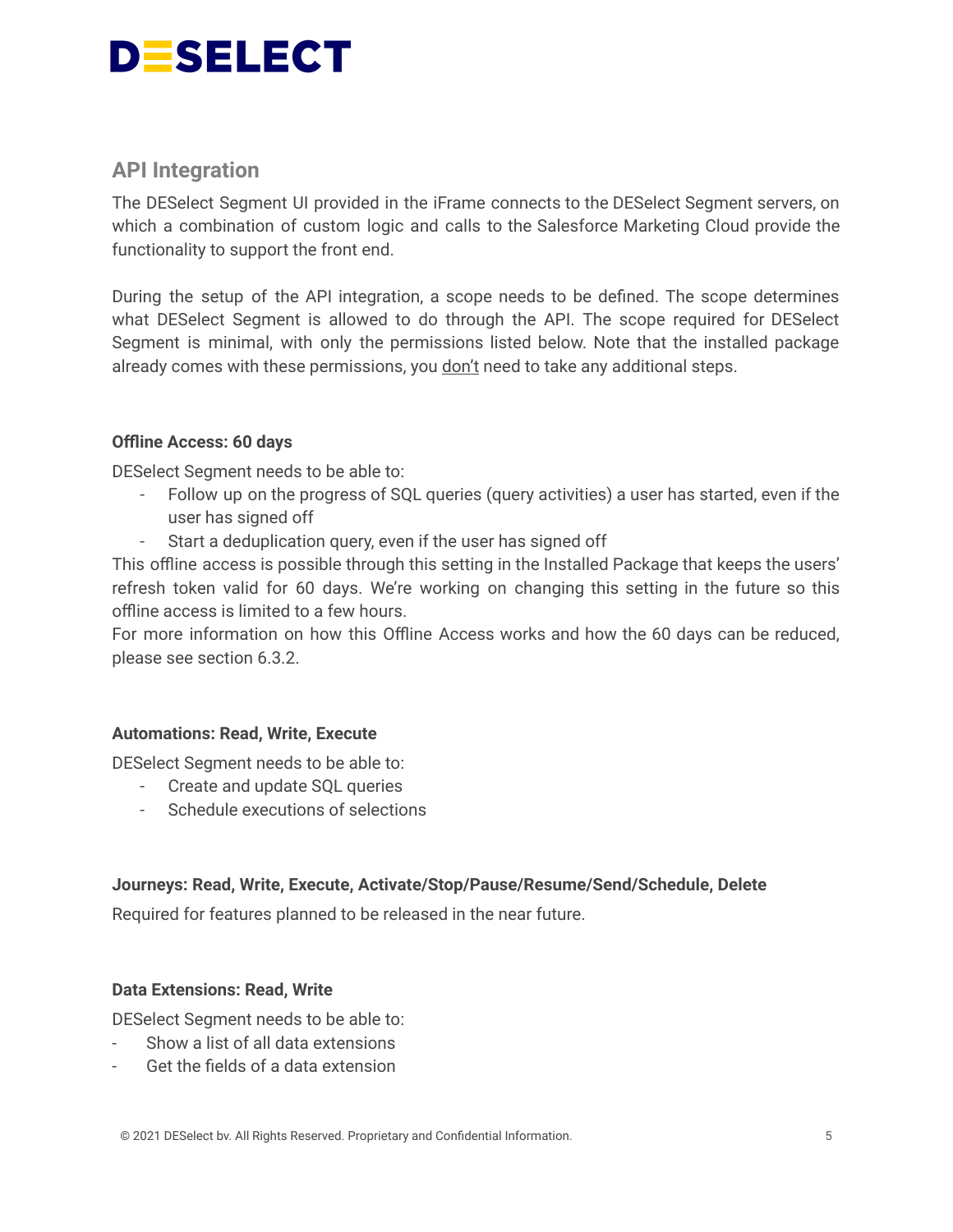

- Create new data extensions to write results of SQL queries to
- <span id="page-5-0"></span>Write the results of a query to a data extension

### **3. Access to the DESelect Segment Installed Package**

Any Salesforce Marketing Cloud administrator can manage the licenses for the DESelect Segment installed package. Access can be granted per individual user and per business unit and can be revoked at any time.

# <span id="page-5-1"></span>**3. Installed Package: DESelect Automations**

#### <span id="page-5-2"></span>**What is it?**

DESelect has an additional Installed Package called DESelect Automations. This package has been security reviewed by Salesforce and uses **[Server-to-Server](https://developer.salesforce.com/docs/atlas.en-us.mc-app-development.meta/mc-app-development/access-token-s2s.htm) authentication** which allows DESelect Segment to use the SFMC api outside of a user's context.

The DESelect Automations installed package will enable the following features:

- Scheduled selections and scheduled waterfall selections: allows users to schedule the execution of a selection at a certain time in the future, or set a selection to be executed on a recurring schedule.

- Picklist auto-refresh: checks the values available for a field in a data extension and updates the picklist values definition based on this.

#### <span id="page-5-3"></span>**Installation**

It's highly recommended that the installation of DESelect Automations is handled by us during the installation of DESelect Segment. The scope of this installed package is the same as the api permisions explained in section 2 of this document.

#### <span id="page-5-4"></span>**Access to the installed package**

Any Salesforce Marketing Cloud administrator can manage the licenses for the DESelect Automations S2S installed package. Since this application is not visible to end users, access is not granted on a user level, but on a business unit level. Within this package, the business units needs to be enabled in which DESelect Segment is being used.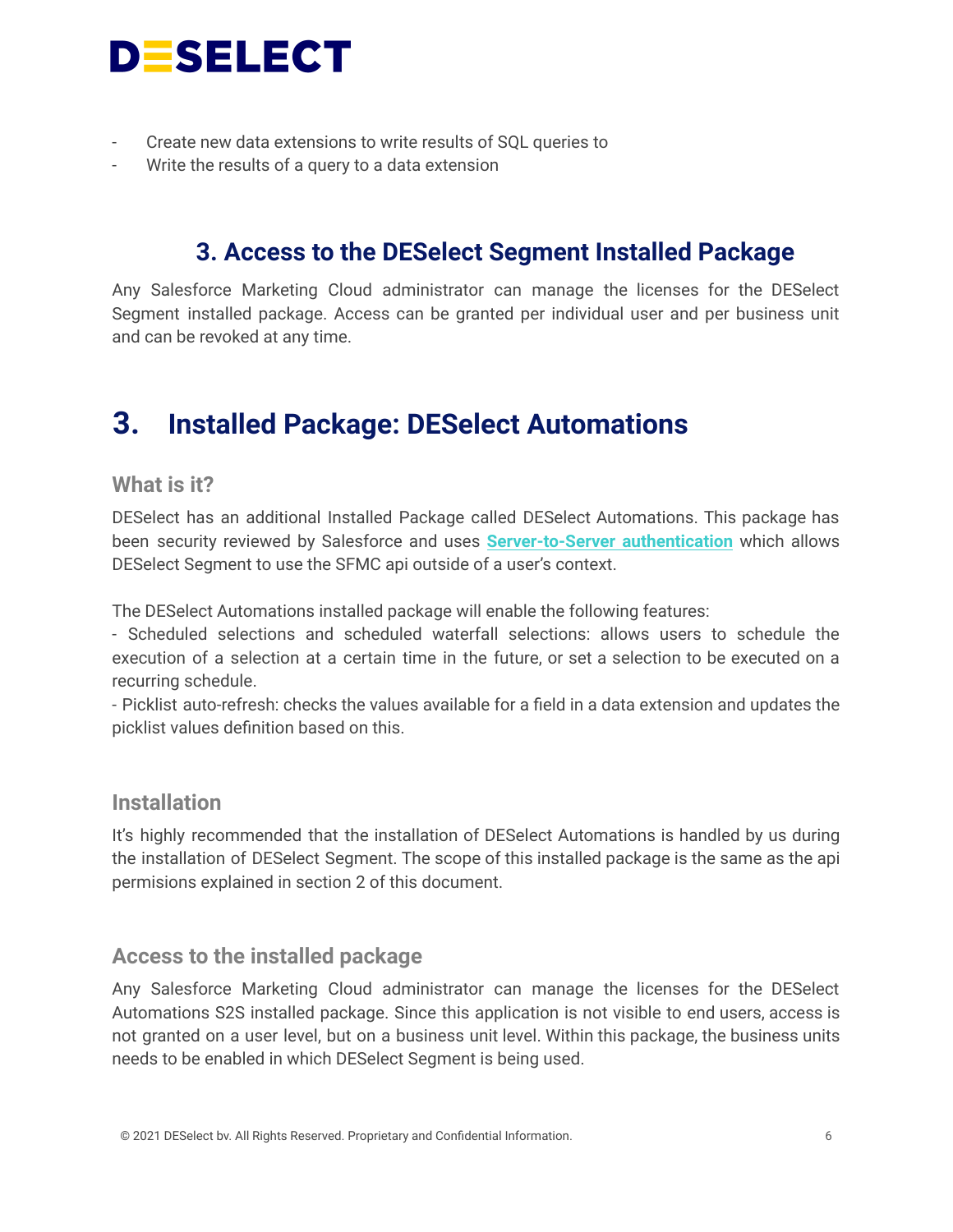

# <span id="page-6-0"></span>**4. User permissions**

Please check the **Salesforce Marketing Cloud required user [permissions](https://support.deselect.com/hc/en-us/articles/360003070837-Salesforce-Marketing-Cloud-required-user-permissions)** article on the DESelect Segment support portal for more information on the permissions required for Salesforce Marketing Cloud users to use DESelect Segment.

# <span id="page-6-1"></span>**5. Folders**

DESelect Segment needs a few folders to store the data extensions and query activities DESelect Segment generates.

### <span id="page-6-2"></span>**5.1. Data Extensions folder**

Under Data Extensions, DESelect Segment creates a folder called *DESelect*, which contains the data extensions created to write the preview results to. This folder may not be deleted.

### <span id="page-6-3"></span>**5.2. Query Activities folder**

DESelect Segment creates a folder called *DESelect* under *Query Activities > All SQL Query > Query*.

This folder has 2 subfolders: *Selections* and *System*.

*Selections* contain the SQL queries DESelect Segment creates, with one query activity for each selection in DESelect Segment. These query activities can be used in automations.

*System* contains other query activities necessary to generate the previews and count the number of records in the preview and the final query. These query activities should not be used directly by users.

None of these folders may be deleted.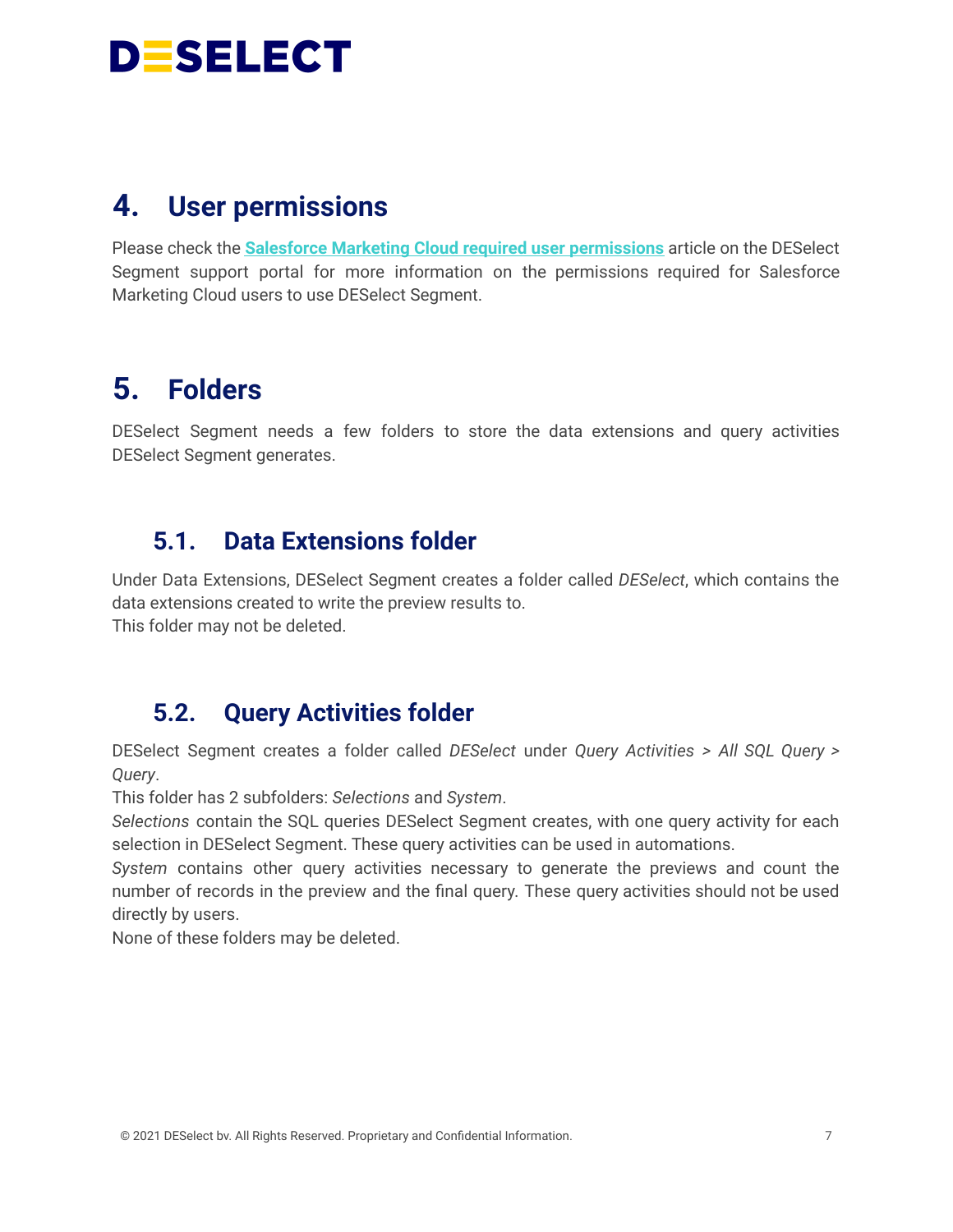

## <span id="page-7-0"></span>**6. Security Measures**

The following security measures are in place in DESelect Segment to assure the safety of your data:

### <span id="page-7-1"></span>**6.1. HTTPS / SSL**

All communication between the Salesforce Marketing Cloud App and the DESelect Segment API, as well as the communication between the DESelect Segment backend and the Salesforce Marketing Cloud API, happens over HTTPS through TLS 1.3. This means nobody can intercept or modify any messages sent.

### <span id="page-7-2"></span>**6.2. Secure API Endpoints**

The DESelect Segment API endpoints are only accessible for logged in users of the DESelect Segment Marketing Cloud App. Our endpoints are secured by both HTTP headers and a session token.

### <span id="page-7-3"></span>**6.3. Authenticated Users**

When users perform actions in DESelect Segment, they do so in their own name. That way you maintain full visibility and accountability on the data processing by users. For example, when a user creates a new Data Extension in DESelect Segment, the 'Created By' of this Data Extension will show the user's name.

Authentication happens through oAuth2, which is the industry standard safe way of authentication without sharing any passwords with DESelect Segment and also a Salesforce best practice when building packages for Salesforce Marketing Cloud. More details on this authentication flow can be found **[here](https://developer.salesforce.com/docs/marketing/marketing-cloud/guide/integration-app-auth-code.html)**.

#### **6.3.1. How session tokens and refresh tokens work**

<span id="page-7-4"></span>When a user opens DESelect Segment in Marketing Cloud, authentication happens through oAuth2, and DESelect Segment is provided with a session token and a refresh token. This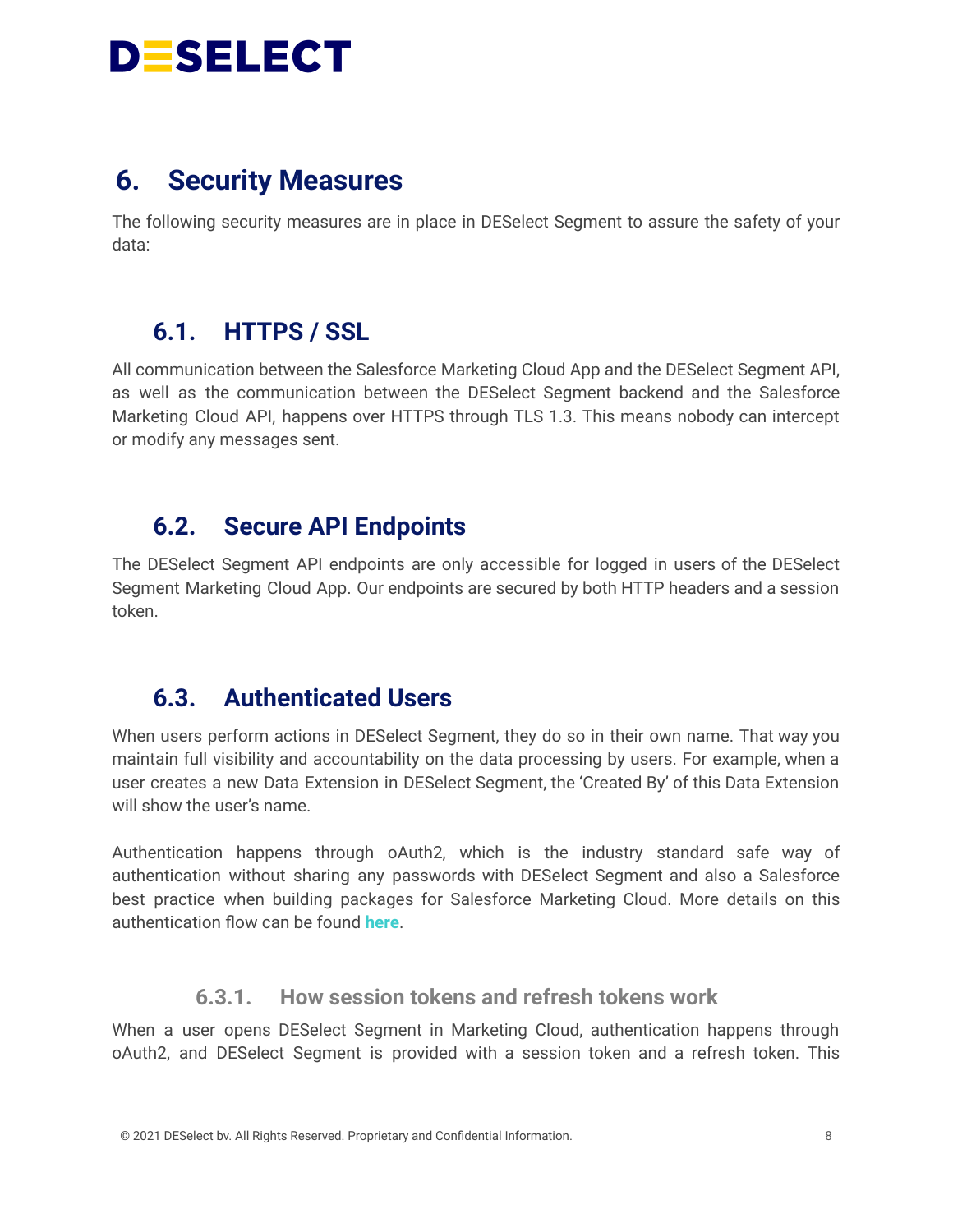

session token allows DESelect Segment to make API calls to Salesforce Marketing Cloud in the name of the user.

This session token has a scope limited to the permissions defined in the Installed Package as described in section 2 of this document. This session token has a limited lifetime of 20 minutes. With the refresh token that was provided upon authentication, a new session token is requested with SFMC before the old one expires. Both access and refresh tokens are stored encrypted on DESelect Segment servers.

When the user logs out of Salesforce Marketing Cloud, or switches to another studio inside of SFMC, (s)he is logged out of DESelect Segment, and the session token and refresh token become invalid.

When a user just closes his/her browser, the tokens remain valid until they expire. So for the session token this is after 20 minutes, for the refresh token this is after the period described in the next section of this document.

<span id="page-8-0"></span>Note that DESelect Segment can only be used by a Salesforce Marketing Cloud user when (s)he is logged in.

#### **6.3.2. Considerations regarding the refresh token lifetime**

#### <span id="page-8-1"></span>**Changing the refresh token lifetime**

In the permissions of the standard DESelect Segment installed package, there is a permission called *Offline Access*, which by default is set to 60 days. This means that the refresh token described above remains valid for 60 days after the user has logged out of DESelect Segment.

DESelect Segment needs this to be able to complete certain tasks that may be ongoing after the user has left the application. For example, when a user clicks on the Run button to run a selection, and then leaves DESelect Segment, the application needs to be able to continue following up on the completion of the query until it has completed.

Originally, this refresh token lifetime has been set to 60 days, so DESelect Segment can handle multiple tasks while users are offline, like auto-refreshing picklist values.

Companies who are not comfortable with a refresh token lifespan of 60 days can opt to have a custom DESelect Segment Installed Package, which allows us to modify the refresh token lifetime.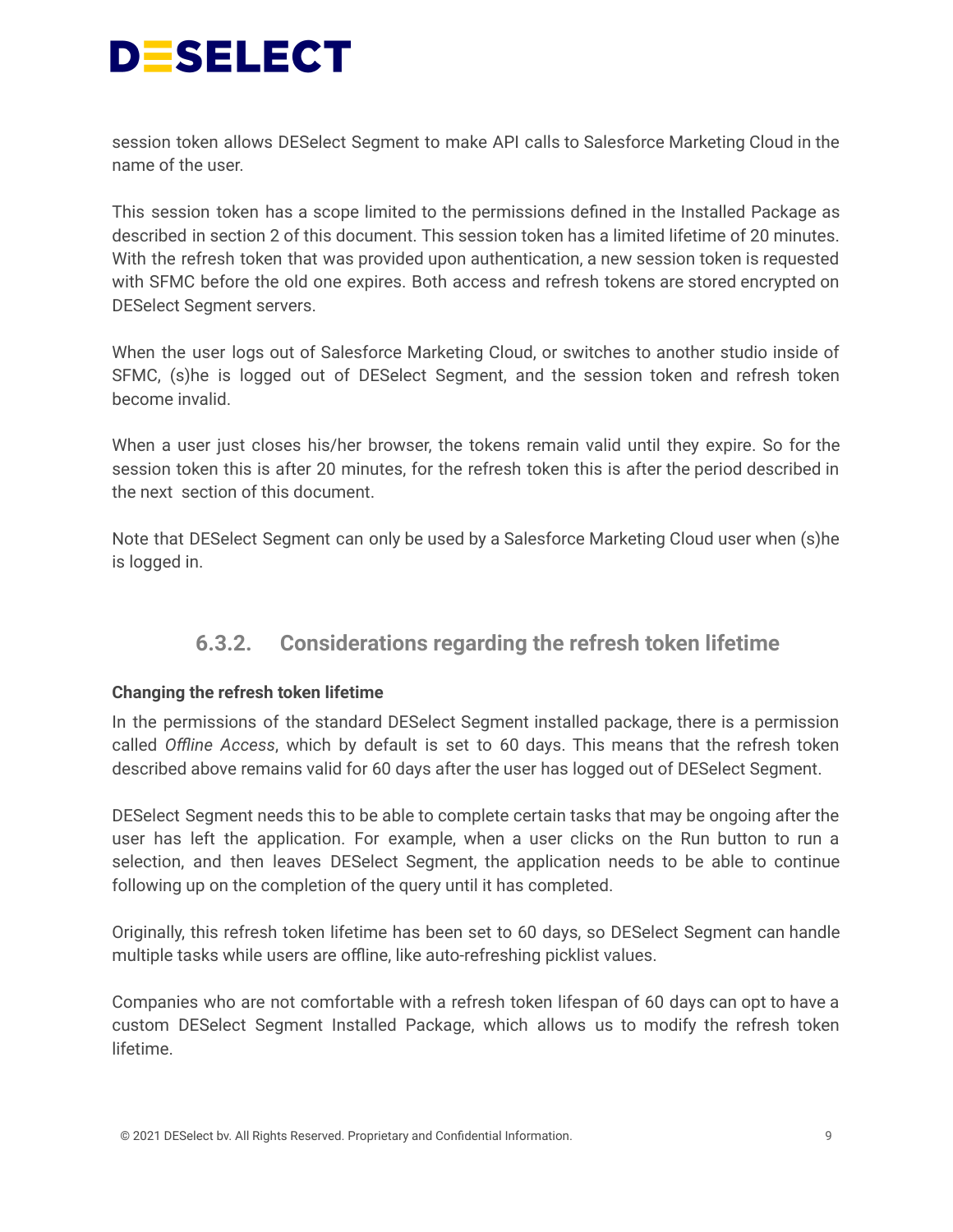

The refresh token lifetime can be reduced to 2 hours. A minimum of 2 hours is required to make sure that complex selections that use prio deduplication can be completed (deduplication requires 2 queries to run).

### <span id="page-9-0"></span>**6.4. Safe Hardware**

DESelect Segment runs on servers of DigitalOcean, a market leader in infrastructure as a service, with an additional security layer by Cloudflare, which protects it from attacks. Our servers are in **secure data [centers](https://www.digitalocean.com/trust/)** in Amsterdam and Frankfurt, managed by DigitalOcean, with ISO-27001:2013, SOC I and II, and PSI-DSS **[certifications](https://www.digitalocean.com/trust/certification-reports/)**. A DPA is in place between DESelect Segment and DigitalOcean and they are GDPR compliant.

### <span id="page-9-1"></span>**6.5. Security Review**

DESelect Segment has passed the Salesforce Security Review, which is a prerequisite to be listed on the AppExchange. This means a thorough assessment of the security of the application has been done. Besides the initial assessment, Salesforce performs additional checks at random intervals.

Next to Salesforce, DESelect Segment also performs penetration tests on a regular basis.

# <span id="page-9-3"></span><span id="page-9-2"></span>**7. Data Protection**

### **7.1. Metadata Processing**

DESelect Segment stores the following metadata:

- Some details about your Salesforce Marketing Cloud instance and the installed package, necessary to authenticate users.
- Name, username, and email of every Salesforce Marketing Cloud user that uses DESelect Segment. This information is updated automatically every time a user opens DESelect Segment.
- Metadata about the selections a user creates in DESelect Segment.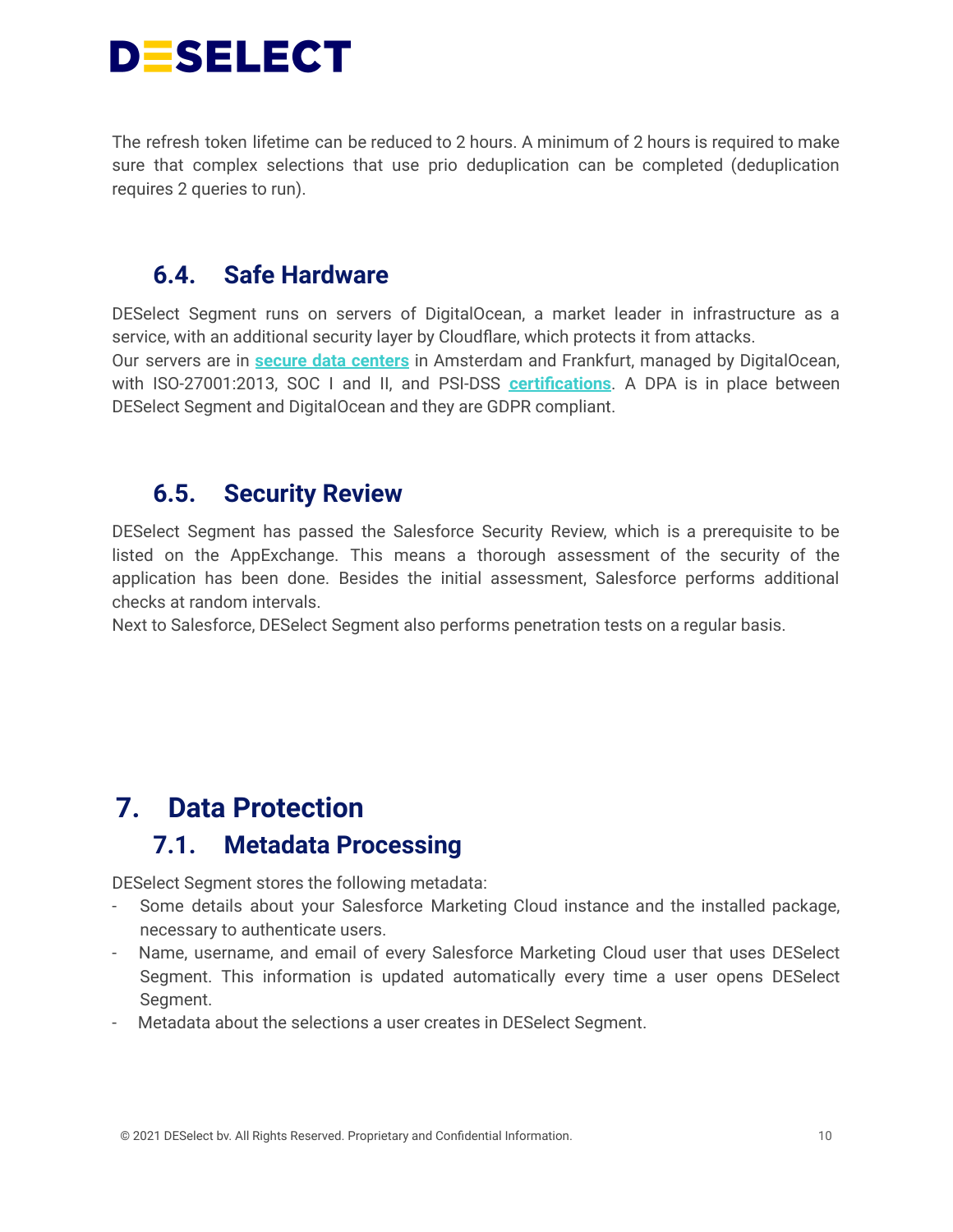

### <span id="page-10-0"></span>**7.2. Data Processing**

#### **7.2.1. How DESelect Segment processes data**

<span id="page-10-1"></span>Note that DESelect Segment does not store any of your data on its own databases. That means we are rather "lightweight" from a data processing point of view, as we do not store your actual customer data.

When building a selection, DESelect Segment pulls in the metadata of your data extensions. This means DESelect Segment only looks at the fields available in the data extensions, not the data. DESelect Segment only needs to know which fields exist in each data extension, and what the details of those fields are (eg. length of a text field).

The only point in the application where DESelect Segment accesses data in data extensions is when rendering the preview. Here 20 records are queried from the target data extension after the query has run, so a preview of the results can be shown to the user. This preview data is presented in the UI and not stored on the DESelect Segment servers.

The data access level for DESelect Segment is limited to the permissions defined in section 2. Concretely, this means DESelect Segment can only query data extensions, query activities and automations.

Furthermore, access is limited to the visibility of each user. A user cannot access more data in DESelect Segment than he has access to in Marketing Cloud directly. Within DESelect Segment all actions are taken as a user, so DESelect Segment could never access data a user cannot access.

For every Marketing Cloud user that opens DESelect Segment, a user record is created in the DESelect Segment database to identify the user, so a user can be an owner of a selection. This user record contains the username and name of each user.

Note: this paragraph is about SFMC users, not Subscribers or Contacts. DESelect Segment does not copy any Subscriber/Contact data.

#### **7.2.2. Subprocessors**

<span id="page-10-2"></span>DESelect Segment has one subprocessor, **[DigitalOcean](https://www.digitalocean.com/trust/)**, which hosts the application.

| <b>NAME</b> | COMPANY BUSINESS REG. NO.   ADDRESS AND LOCATION OF THE | <b>DESCRIPTION OF</b> |
|-------------|---------------------------------------------------------|-----------------------|
|             | <b>PERSONAL DATA</b>                                    | <b>PROCESSING</b>     |

© 2021 DESelect bv. All Rights Reserved. Proprietary and Confidential Information. 11